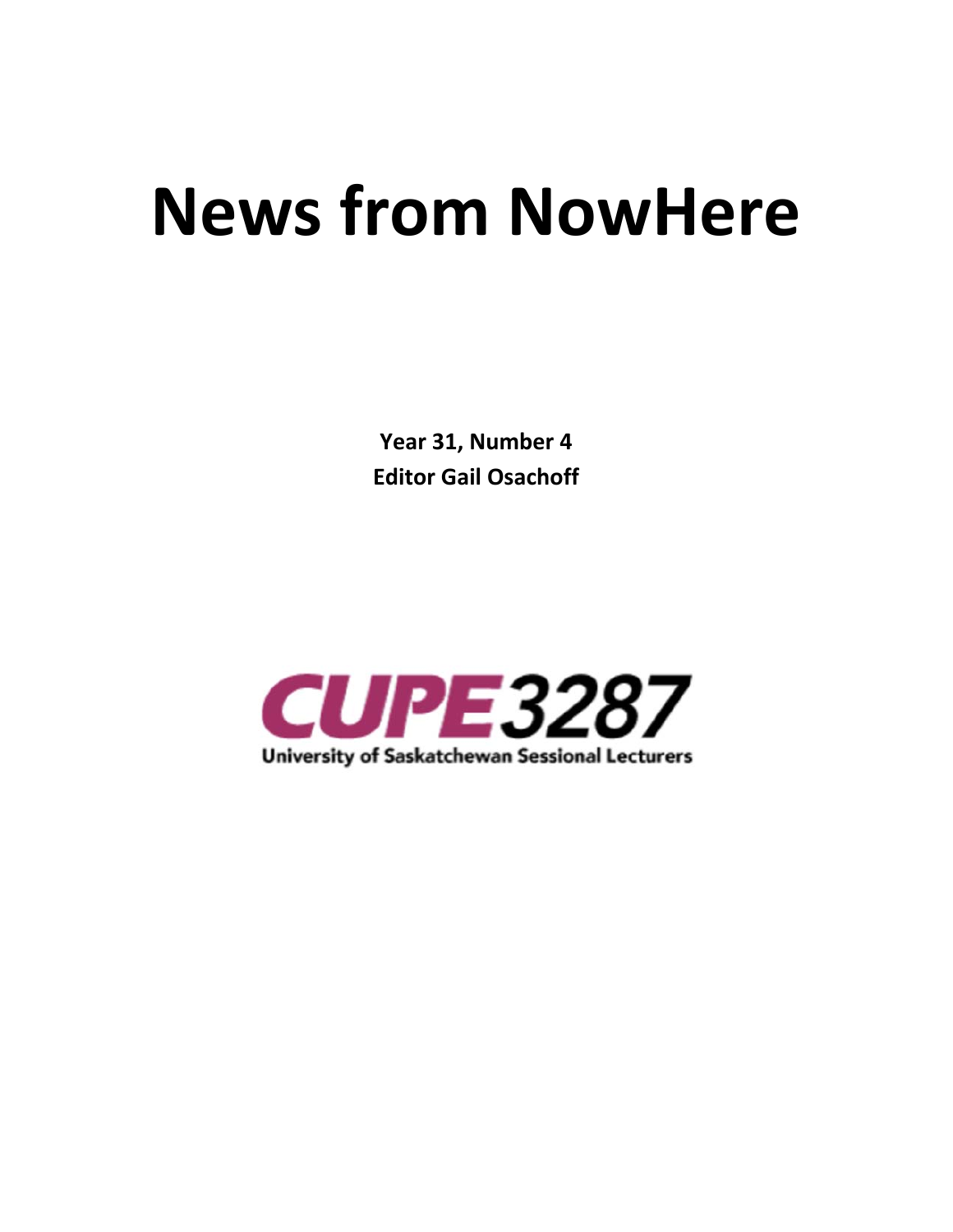### **President's Message**

For surely nearly everyone on the planet, 2020 has been a trying year – and CUPE 3287 is no exception. Just as most sessional lecturers have had to adapt to remote delivery of their courses, the Local has had to adapt to operating without a physical office, holding meetings via web conferencing, and forgoing in-person events, such as our traditional end-of-term banquet. Despite these challenges, I think we've adjusted rather well. I'd like to thank our Table Officers, our Executive Board, and our CUPE representative, Ann Iwanchuk, for the initiative and flexibility that they have shown in these new and challenging circumstances. In particular, I'd like to thank Gary Day from CUPE SK for his assistance in helping our membership meetings to run smoothly in Zoom.

As many of you know, our membership recently ratified an Offer to Settle that extends our current Collective Agreement, with some significant changes, through to September, 2021. (An overview of the changes can be found on our website: https://3287.cupe.ca.) This interim agreement offers some important pandemic-era protections for U of S sessional faculty in connection with Right of First Refusal (ROFR), teaching evaluations, and support for remote instruction. It also locks in a 2% wage increase, effective September, 2020, at all stipend levels. But it is far from a perfect document: There are many other important concerns that remain to be negotiated  $-$  in connection with job security, access to a pension plan, vision care, and many other things. Fortunately, however, the interim agreement commits both parties to re-enter collective bargaining

prior to September 1, 2021. In other words, we'll be back at the bargaining table seeking to negotiate a new collective agreement relatively soon.

One specific provision of the interim agreement is for the University to enter into discussions with CUPE 3287 geared towards negotiating a Memorandum of Agreement (MOA) on online instruction. An MOA of this sort was already part of our proposals prior to the suspension of collective bargaining for a new collective agreement back in April. This issue has gained new urgency, however, following the University's unilateral decision, announced in early July, to move instructors in courses offered through the Distance Education Unit, previously represented by the Administrative and Supervisory Personnel Association (ASPA), into CUPE 3287. Several individuals affected by this decision have reported to our Local its grievous effects – including massive pay cuts, loss of benefits, and uncertainty about future teaching appointments. If you have been negatively affected by this University "policy decision," please feel free to share your experiences with us: cupe3287@gmail.com.

For those of you who have been affected by this change, please note that discussions between the University and CUPE 3287 regarding an MOA are now underway. (Simultaneously, this policy decision is also being grieved by ASPA, which complicates things. The final outcome of that grievance may not be known for a year or more.) In those discussions our Local is working to protect your interests. It is a basic CUPE principle that no one should be made worse off by joining a CUPE local. We are working to ensure that this remains true.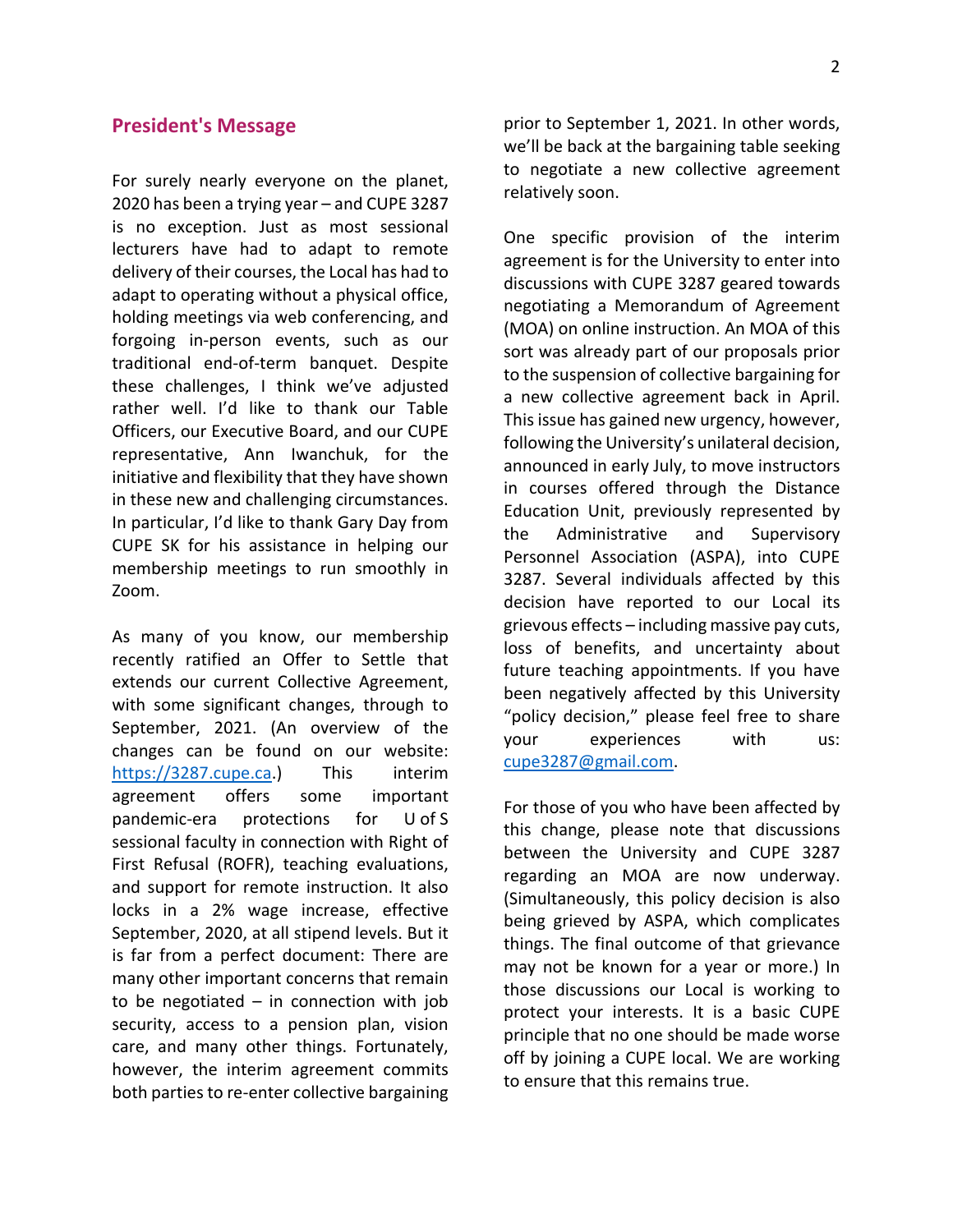In other news, CUPE was recently learned that the University has unilaterally deemed that grants under the CUPE 3287 Professional Development Fund for equipment, software, and services in support of remote instruction constitute a taxable benefit. This means that members who received PD Fund grants for purchases related to remote will see tax deducted (up to nearly 40%!) on their paycheques. We are challenging this, and, if necessary, will be filing a grievance.

On a slightly cheerier note, the University announced in late October that employees will be given additional days off from Monday, December 21 to Thursday, December 24. Of course this makes very little difference to most sessional lecturers, who will be busy with grading and course preparations for the Winter term during that time. I've been able to confirm, however, that these extra days off mean that the usual five working day rule for submission of

grades following final exams will be suspended this year beginning on the  $21^{st}$ . So, if your last final exam falls within the five day prior to December 21, you apparently need not submit your grades until the University reopens in January. (You're probably not going to do that, but…you can if you want to.)

Lastly, let me encourage all members of CUPE 3287 to participate, via Zoom, in our Annual General Meeting to be held on December 7 starting at 4:00 PM. Your involvement is always important, of course, but it is especially important in the case of the AGM since we will be holding elections for several positions on our Executive. Zoom invitations have been sent to members via email and will be resent together with a reminder about the meeting as its date approaches. I hope to see you all there (virtually).

### **Submitted by William Buschert**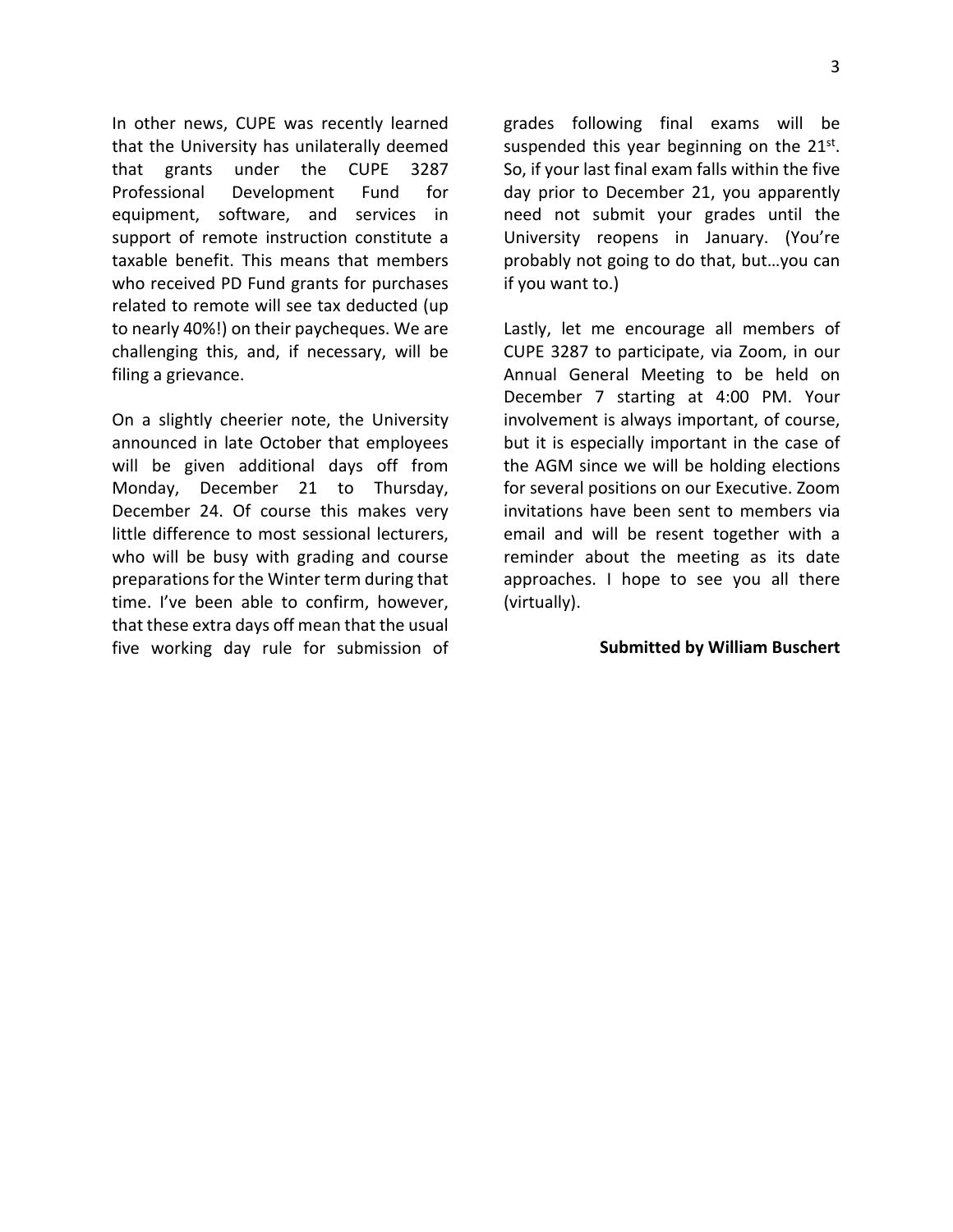

# **ANNUAL GENERAL MEETING December 7, 2020, 4:00 PM**

**Via Zoom (Meeting invitations circulated via email)** 

### **AGENDA**

- 1. Adoption of the agenda
- 2. Roll Call of Officers
- 3. Reading of the Equality Statement (see reverse)
- 4. Adoption of Minutes, Fall Members' Meeting of October 19, 2020
- 5. Matters Arising from the Minutes
- 6. Secretary-Treasurer's Report
- 7. News and Communications Officer's Report
- 8. Correspondence & Communications
- 9. Executive Report
- 10. Elections: President, Recording Secretary, News and Communications Officer, Members-at-Large (up to five)
- 11. Elections: Trustee (1); Occupational Health Committee representative (1); Good and Welfare Committee (1)
- 12. **Election:** Delegates to Saskatoon & District Labour Council AGM (Date and format TBD)
- 13. Election: Delegates to CUPE SK Convention, (Date and format TBD)
- 14. New Business
- 15. Adjournment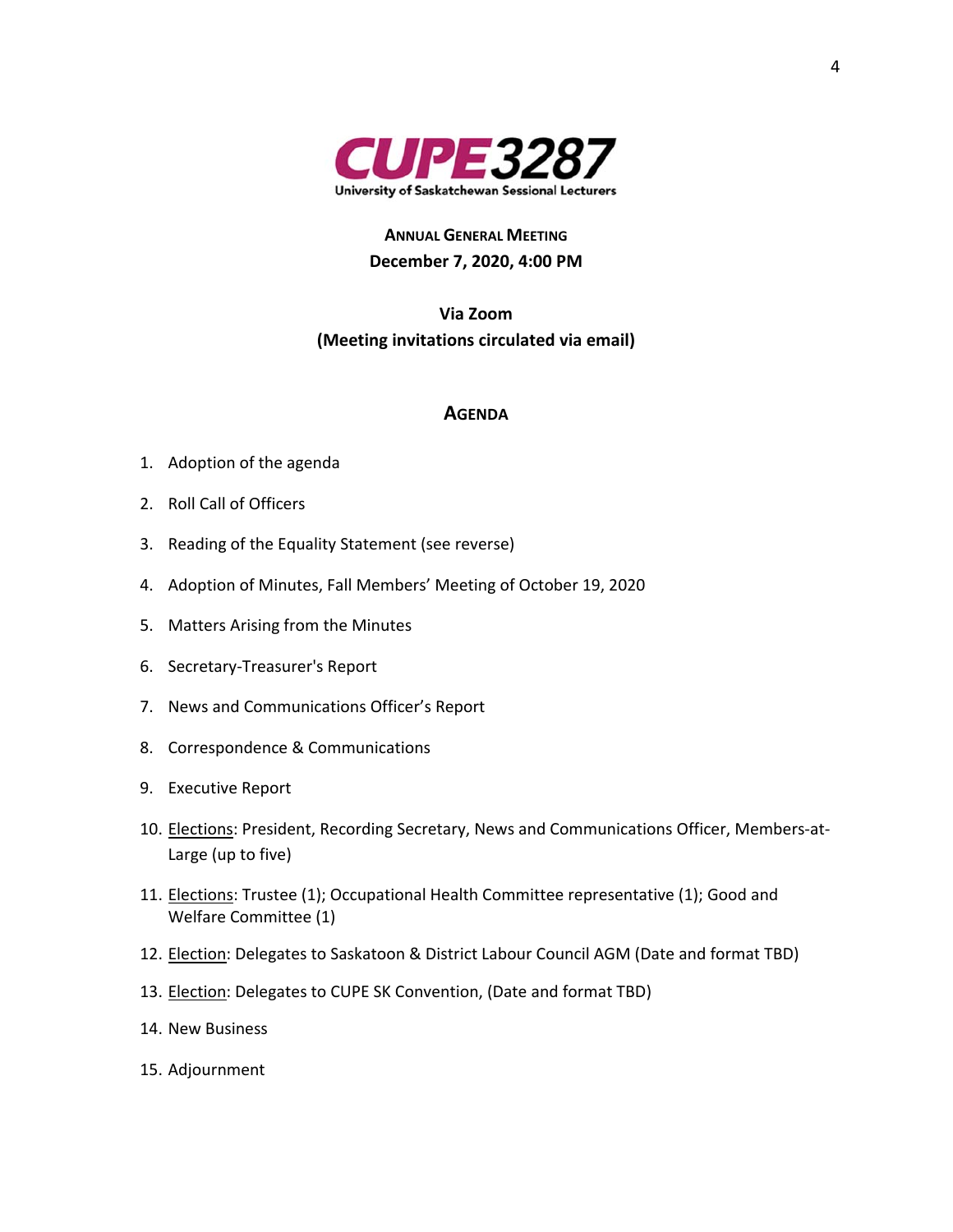### **Equality Statement**

Union solidarity is based on the principle that union members are equal and deserve mutual respect at all levels. Any behaviour that creates conflict prevents us from working together to strengthen our union.

As unionists, mutual respect, cooperation and understanding are our goals. We should neither condone nor tolerate behaviour that undermines the dignity or self-esteem of any individual or creates an intimidating, hostile or offensive environment.

Discriminatory speech or conduct which is racist, sexist, transphobic or homophobic hurts and thereby divides us. So too, does discrimination on the basis of ability, age, class, religion, language and ethnic origin.

Sometimes discrimination takes the form of harassment. Harassment means using real or perceived power to abuse, devalue or humiliate. Harassment should not be treated as a joke. The uneasiness and resentment that it creates are not feelings that help us grow as a union.

Discrimination and harassment focus on characteristics that make us different; and they reduce our capacity to work together on shared concerns such as decent wages, safe working conditions, and justice in the workplace, society and in our union.

CUPE's policies and practices must reflect our commitment to equality. Members, staff and elected officers must be mindful that all persons deserve dignity, equality and respect.

## **Union Positions Sought**

### **1. For President**

My name is William Buschert and I am seeking re-election as President of CUPE 3287. I've taught at the U of S since 2000 in the Department of Philosophy and since 2002 in the Department of Political Studies. I've had the privilege of serving our Local in a number of capacities over the years, including Member at Large, Parking Coordinator, Vice-President, and, since the 2018 AGM, as President. Despite some trying

circumstances – including the innumerable challenges brought about by the Covid-19 pandemic – I think that I've done a good job of managing our Local's day to day operations and promoting the interests of its members over the last two years. That is ultimately for the membership to judge, however. My main pitch for re-election, though, is this: In mid-2021 we will again be again be entering into collective bargaining for our next Collective Agreement. Our collective bargaining process this past year was derailed by the pandemic, and while the interim agreement ratified in October provides some important protections to our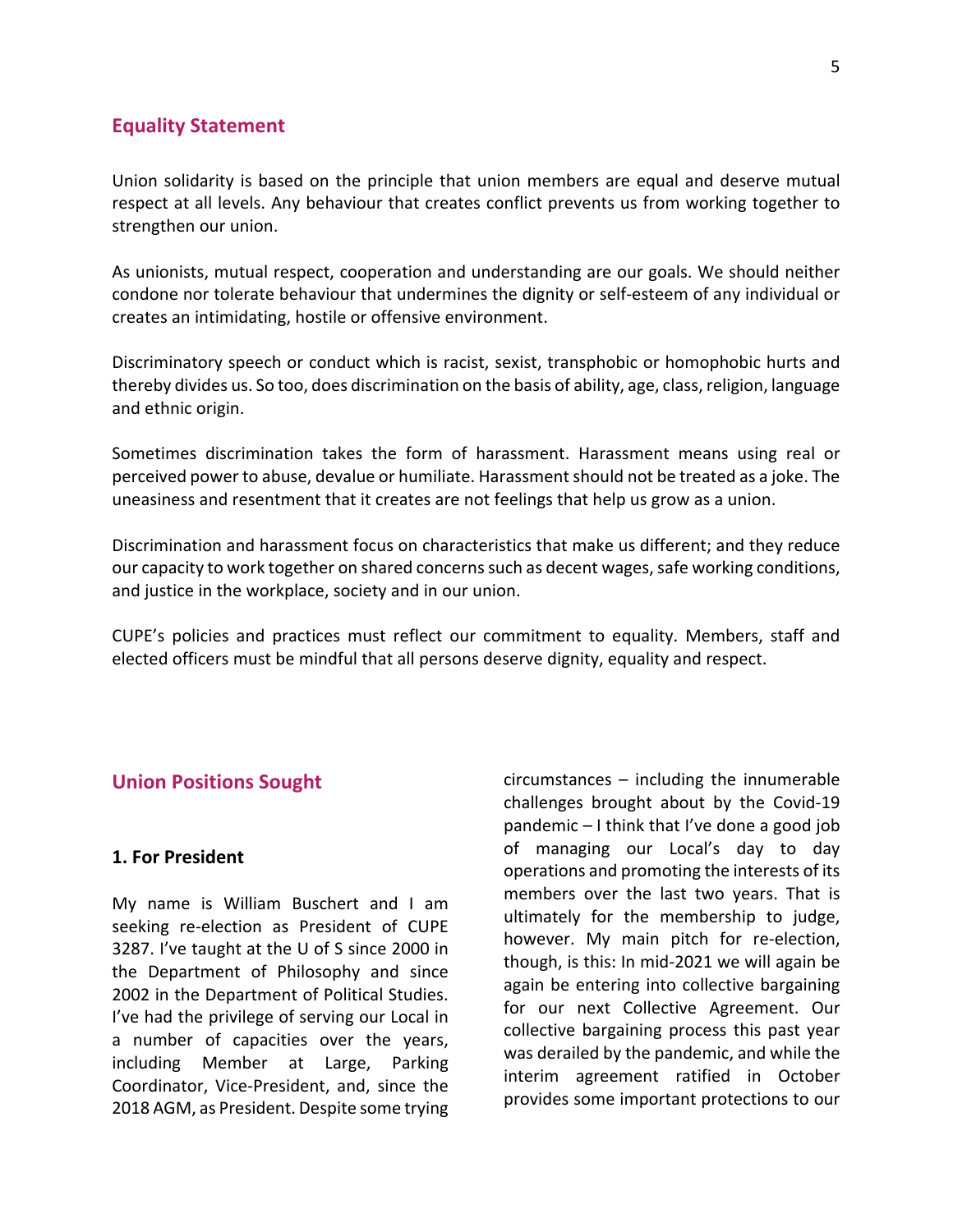members (together with a 2% pay increase), there is still much that remains to be done. Amongst many other things, our members deserve better pay, better job protection, better health insurance coverage (including vision care), and the return of optional participation in the U of S Research Pension Plan. If re-elected, these will be my main priorities in the next round of negotiations, and I believe that I have the experience and, frankly, the temperament, to push for these priorities effectively in collective bargaining. There is, as I say, much that remains to be done and I would be honored to be able to continue to get things done for CUPE 3287.

### **2. For Member at Large**

I, Bill Gulka, wish to let my name stand for the position of Member at Large (MAL) on the CUPE 3287 Executive for the 2021 term. I have been a more or less active member of CUPE 3287 for a number of years. My home college is the College of Education, Department of Educational Administration. I have previously served as MAL, and currently represent CUPE 3287 on the Employee and Family Assistance Program (EFAP) Board. I have also been privileged to represent CUPE 3287 at a number of CUPE Saskatchewan conventions, Saskatoon and District Labor Council AGMs, Saskatchewan Federation of Labor conventions, and CUPE National conventions.

# **3. For News and Communications Officer**

I, Gail Osachoff, wish to continue as Editor of *News from NowHere*, the newsletter of CUPE 3287, and Coordinator of the Communications Committee. I have been the Editor for many years, but the position of Coordinator is relatively new.

My teaching area is English literature, with expertise in drama and Canadian Literature. More useful perhaps in terms of this position on the Executive is my interest and participation in local, provincial, and national politics for many years.

I have served as our union representative on the FEAP Board at the U of S, have been on our Contract Negotiation Committee for three agonizing times, and have attended provincial and national conventions as a delegate, but gone only twice to the Canadian Association of Labour Media conventions.

Just recently, I have renewed my membership in CALM, which will give me access to its resources to make our newsletter more informative.

I am proud to be a founding member of CUPE 3287.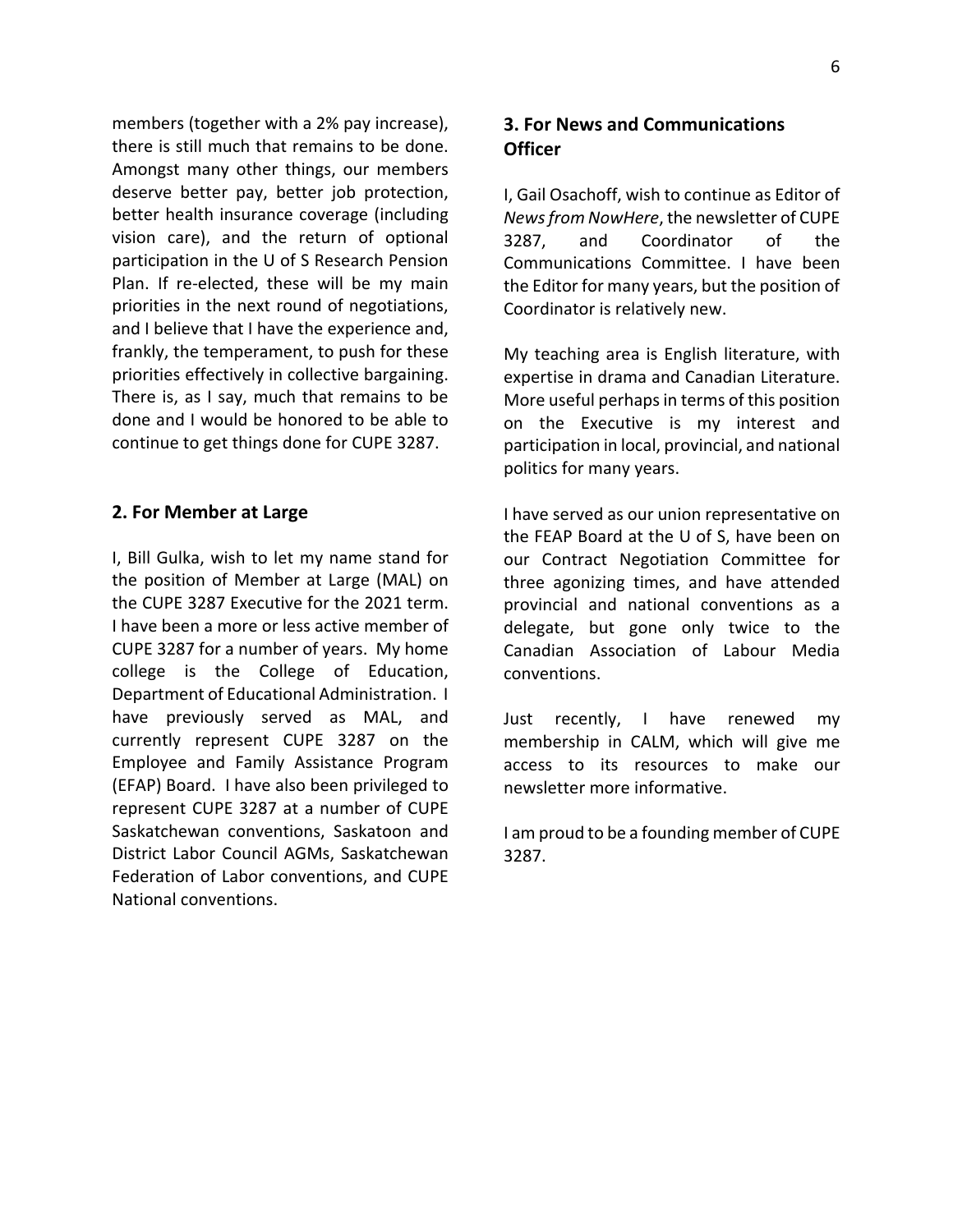# **Professional Development Fund Recipients**

| Pearson Ahiahonu          | Remote teaching equipment    | 500.00    |
|---------------------------|------------------------------|-----------|
| Khajawa Ahmad             | <b>Bioinformatics Course</b> | 2,445.85  |
| Rhonda Anderson           | Remote teaching equipment    | 111.00    |
| Ryan Banow                | Remote teaching equipment    | 1,383.09  |
| Patrick Braun             | <b>Tuition Waiver</b>        | 1,466.40  |
| <b>William Buschert</b>   | Remote teaching equipment    | 1,891.61  |
| Xing (Emma) Chen          | <b>Tuition waiver</b>        | 1,466.40  |
| <b>Hillary Colborne</b>   | <b>Tuition waiver</b>        | 688.50    |
| <b>Hillary Colborne</b>   | Materials for course         | 25.00     |
| <b>Tanis Crawford</b>     | <b>Tuition Waiver</b>        | 1,466.40  |
| Paul Gustafson            | <b>Textbooks</b>             | 600.00    |
| Mickey Jutras             | <b>Tuition Waiver</b>        | 1,466.40  |
| Getahun Lombamo           | <b>Tuition Waiver</b>        | 1,466.40  |
| <b>Bryce Marcotte</b>     | Remote teaching equipment    | 1,500.00  |
| <b>Heather Newell</b>     | Remote teaching equipment    | 1,500.00  |
| <b>Terrance Pelletier</b> | <b>Tuition waiver</b>        | 1,466.40  |
| <b>Frances Robson</b>     | Art materials                | 2,800.00  |
| Sanders, Lee              | <b>Tuition Waiver</b>        | 1,466.40  |
| Andrea Scerbe             | <b>Tuition Waiver</b>        | 1,466.40  |
| Kirat Shukla              | <b>Tuition waiver</b>        | 1,466.40  |
| <b>Tristan Taylor</b>     | <b>Tuition Waiver</b>        | 1,466.40  |
|                           |                              | 28,109.05 |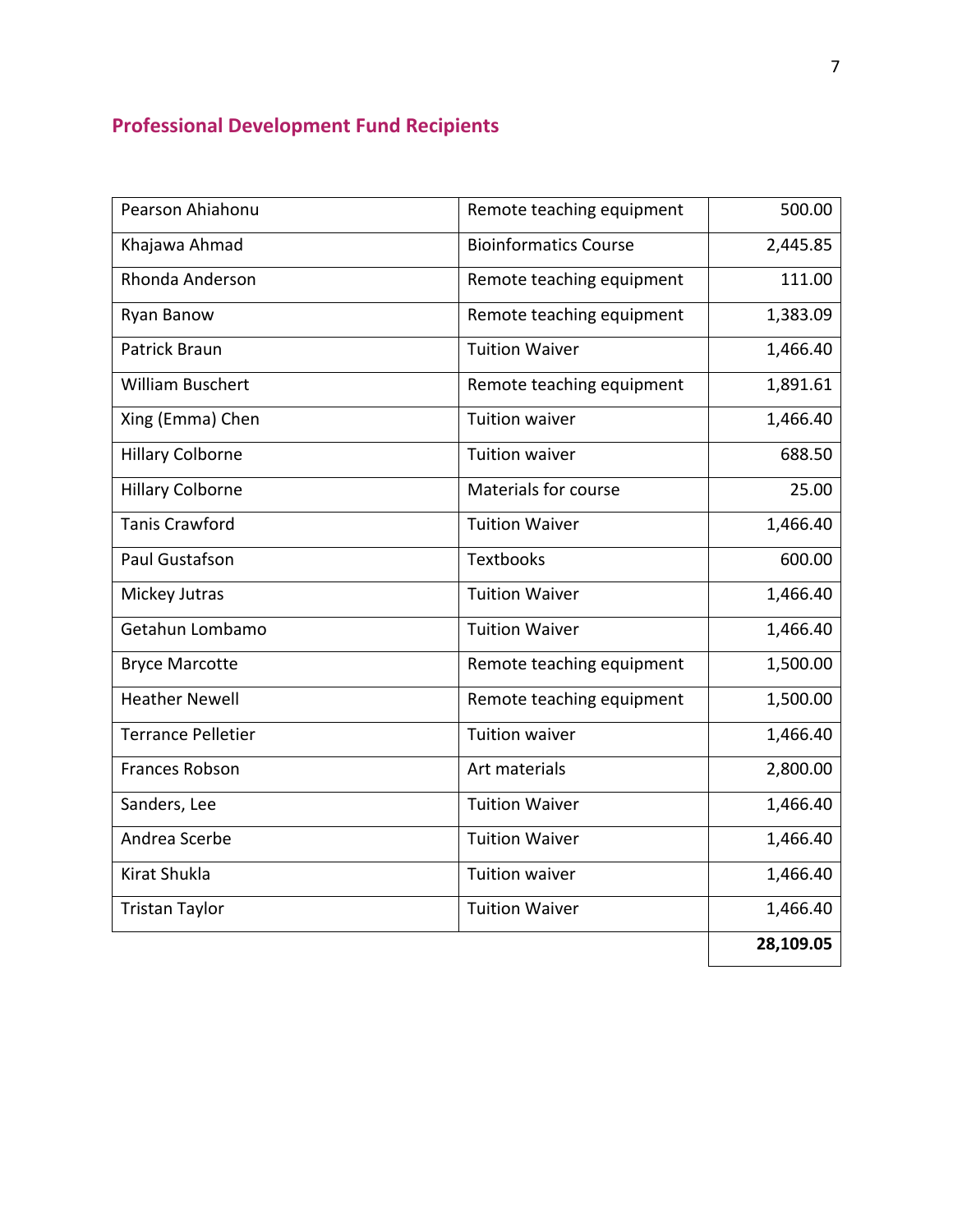### **Getting To Know Jason Zorbas**

### **Interviewed by Gail Osachoff**

Jason Zorbas has a PhD in history from the U of S as well as an MA and an Honours BA from Laurentian University. He started his PhD in 2000 and has been a Sessional Lecturer since January 2004. His area of expertise is Canadian diplomatic/political history. He has taught for a wide variety of universities, colleges and programs during the past 16 years.

As one who loves to teach (and loves to be paid for what he loves to do), Jason has numerous amusing stories to tell about his out-of-town experiences. He once stayed in a hotel where the staff left for the night, and he was the only person left in the hotel overwhelmed with the thought that he was part of a Stephen King novel. Surviving that experience, he had a plane land right beside his car, although on the grass rather than on the highway as he was driving to work. On other occasions, he held a number of babies – but only one at a time – as their mothers wrote final exams in his classes. Teaching out-of-town classes has certainly given Jason the opportunity to get to know Saskatchewan and to meet many wonderful people.

Needing a treasurer, CUPE 3287 was lucky to acquire Jason's services a few years ago, and he has found it to be rewarding to be able to contribute to the well-being of sessional lecturers. He shares our overwhelming feeling of being undervalued by the university administrators and believes that they could do a better job of incorporating sessional lecturers into the academic life of the institution.

In his spare time, meagre as it is, Jason practises Kempo Karate and Brazilian Jiu-Jitsu with his children. In regards to "Zorba the Greek," he has read the novel and seen the movie and recommends both.

## **All About Rhonda Anderson**

### **An Interview by Bill Gulka**

Rhonda has served as Secretary for the CUPE 3287 Executive since 2007, thirteen years. Her duties include taking care of the mail, correspondence, urging Executive members to do whatever it is that they are to do in a timely manner, keeping the minutes of Executive and Member Meetings, organizing the AGM, and "whatever the President wants you to do." Prior to assuming the Secretary position, she served as a Member at Large (MAL). Rhonda has devoted about 15 years of service to CUPE 3287 in addition to a number of years of union activity in pre-CUPE 3287 times.

Rhonda was born in Prince Albert. Her family relocated to Smeaton where she attended elementary school. Following completion of high school in Choiceland, Rhonda worked for a couple of years, and decided to pursue higher education. She attended the University of Saskatchewan where she obtained her BA (Hon) in English and Philosophy, followed by an MA in English. While working as a sessional for a few years, she completed an MA in Philosophy. Feeling the urge to further her education, she received a Leave of Absence from the University and the Union to complete a PhD in Philosophy at McMaster University,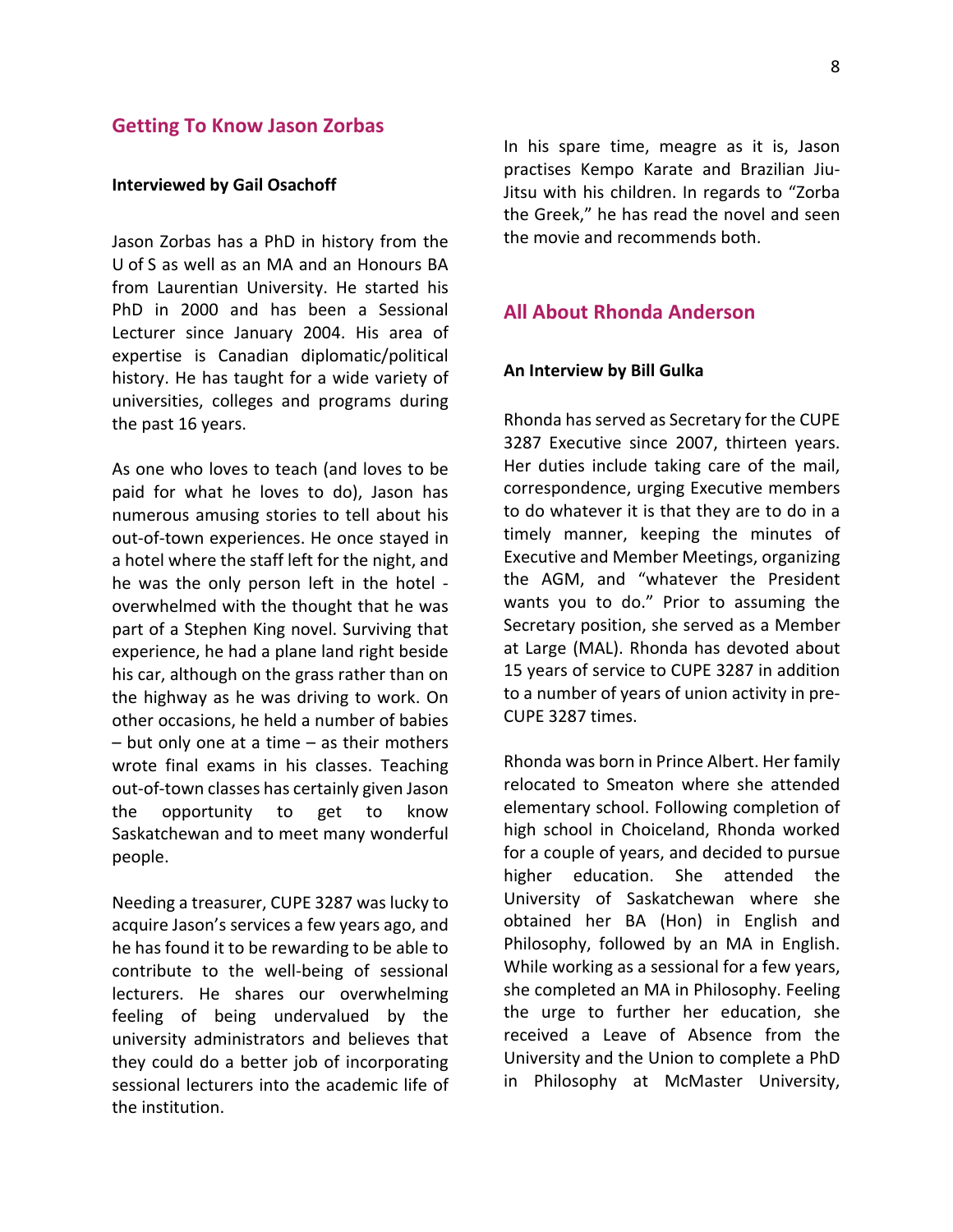returning to the University of Saskatchewan as a sessional lecturer.

At one time, there was no sessional union at the University of Saskatchewan. Sessional lectuers had no job security and academic injustices were common; working conditions were precarious. During the time she worked as a sessional lecturer, Rhonda started to become involved in union activities. She was part of this movement, voluntarily visiting sessionals on campus and encouraging them to attend meetings and support the creation of a union. Marches were organized to highlight the need for a sessional union. The sessional lecturers succeeded in forming a union, joining CUPE in 1989.

Rhonda noted that at the University, there are many faculty members who individually value the role and services of sessionals to the University's academic enterprise, how important they are to the University. At the wider university level, their situation could be described as one of precariousness. One change she indicated that would be helpful is for sessionals to become more involved in the affairs of the Union. Better working conditions for sessionals would also highlight their importance to the University.

Rhonda makes time for some leisure activity outside her academic and Union responsibilities. This takes the form of ball room dancing, an activity she quite enjoys, is quite good at, and which she has been doing for quite some time.

# **Occupational Health Committee Report – November, 2020**

1. There have been 220 reported incidents so far this year across campus. We typically average about 1 per day under normal conditions, so we are on track to reduce that average this year. There have been 17 "lost time" incidents compared to 43 usually, with forty days left in the year.

2. There have been 16 positive COVID tests on campus so far. There appeared to be a spike after Thanksgiving. When a positive test occurs, the work space is typically closed down for deep cleaning. The number one priority is to protect staff from further contagion. All staff are receiving regular and periodic COVID updates from the university by email.

3. LSC inspections are proceeding although at a reduced level. Many of these are being handled by Pat Hauser in Safety Resources.

4. Some facilities and services have reopened: Murray Library, Grad Studies, and the PAC Centre. Lower Place Riel remains closed.

5. Staff are encouraged to report concerns to their local safety committee, and they will be investigated.

### **Report by Bill Rafoss**

# **Canadian Labour News**

Alas, we have missed World Teachers' Day on October 5 and World Pasta Day on October 25. We will do better next year.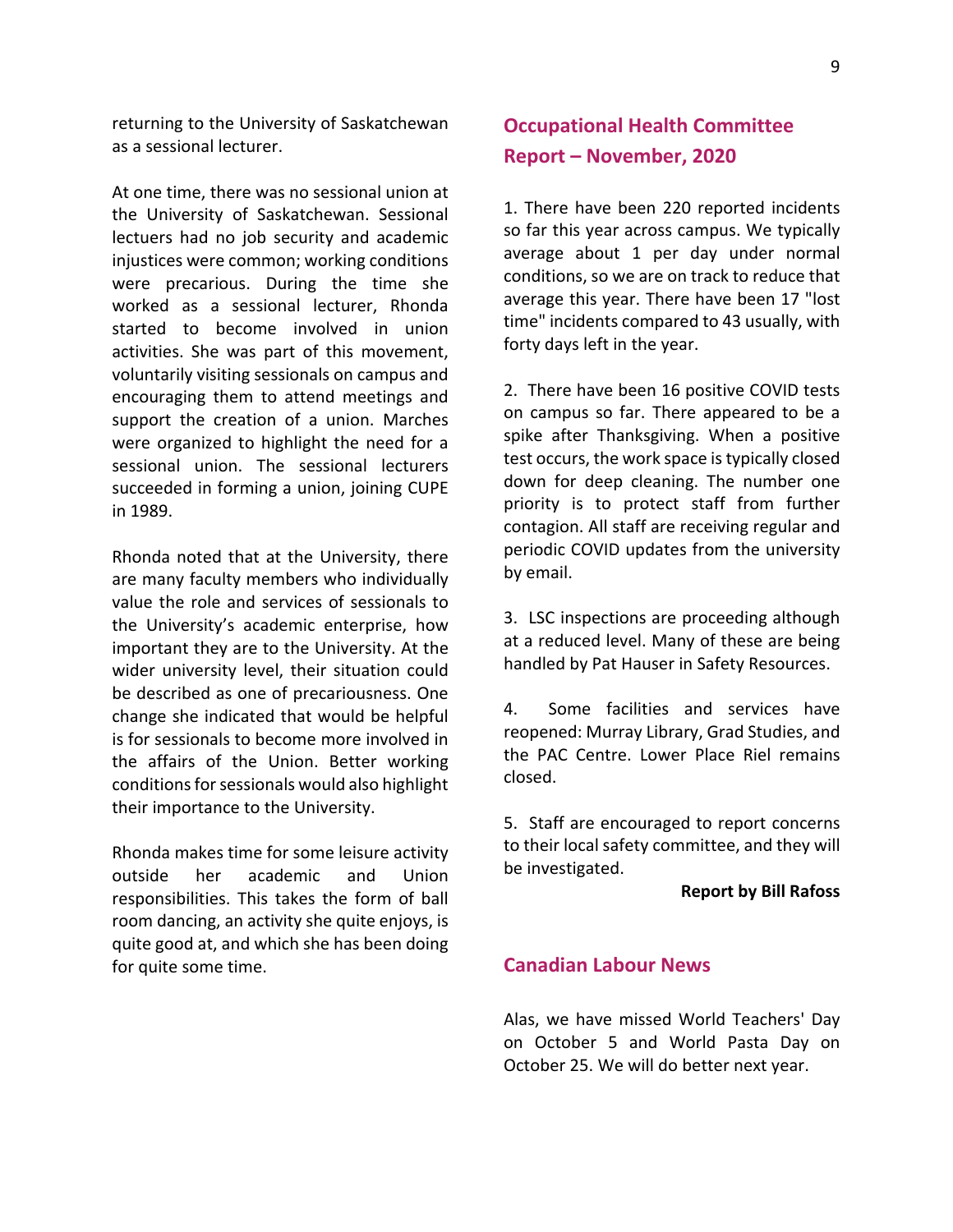Labour unions in Canada have confronted many problems in the last two months and have had some notable successes. Twentyfive cannabis workers at an Ottawa dispensary have become members of UFCW Local 1006A, workers at Pepsico Canada are "building a better life" in UFCW 175 and 633, and 27,500 federal public service workers (PSAC and CRA) signed a new collective agreement.

Unifor has been very busy. Its members at General Motors ratified a new contract, and 1,700 new and returning workers will have a revived truck assembly plant. Supporting the CRTC, Unifor insists that foreign internet giants be compelled to create, stream, and broadcast more Canadian content. It has protested the actions of the Royal Newfoundland Constabulary during a peaceful picket by striking Dominion workers in St. John's. The good news here is that those workers achieved their goal.

No university workers have been on strike, but CAUT has not been idle. It has condemned threats to teachers and unions in Columbia, it has added its voice to those in France that condemned the savage murder of a history teacher, and it has written to the President of Turkey protesting the jailing of a Carleton University doctoral student (along with dozens of other academics) for unknown reasons. It has intervened in a Supreme Court decision involving Access Copyright's imposition of tariffs on York University, a decision that could affect postsecondary teachers and students elsewhere. A second case (this one at the University of Toronto) involves the hiring and then the revoking of the job offer when a sitting judge with the Tax Court of Canada objected to the appointment. The judge happens to be a major donor to the university.

On the Saskatchewan front, SEIU-West has finally – after three and a half years – reached a tentative agreement with the Saskatchewan Association of Health Organizations. Exhausted by the ordeal, Barbara Cape, president of this 11,500 member union, could not supply details since the two parties have 60 days to ratify. Bargaining lasted this long because the union refused the 3.5 per cent wage cut that the Sask Party government proposed in its 2016 budget.

The 10,000 members of the Saskatchewan Union of Nurses had to wait a mere two and a half years for their tentative agreement. The *Saskatoon Star-Phoenix* reported on November 24, that SUN president Tracy Zambory "heralded the announcement as good news amid the chaos of the COVID-19 pandemic."

> **Gail Osachoff (with help from CALM)**

# **CHIRPS**

Maude Barlow, Chairperson of the Council of Canadians, includes contract workers among those exploited by institutions that promote economic globalization:

"The 30-year promise that economic globalization would lift all boats has proven to be a contemptible lie, with three-quarters of the world's working age population now forming the precariat  $-$  part-time workers with no benefits or security. As well, people around the world know that uncontrolled corporate-led growth has led to the climate crisis that threatens all life on earth. The sides are being clearly drawn and the lies